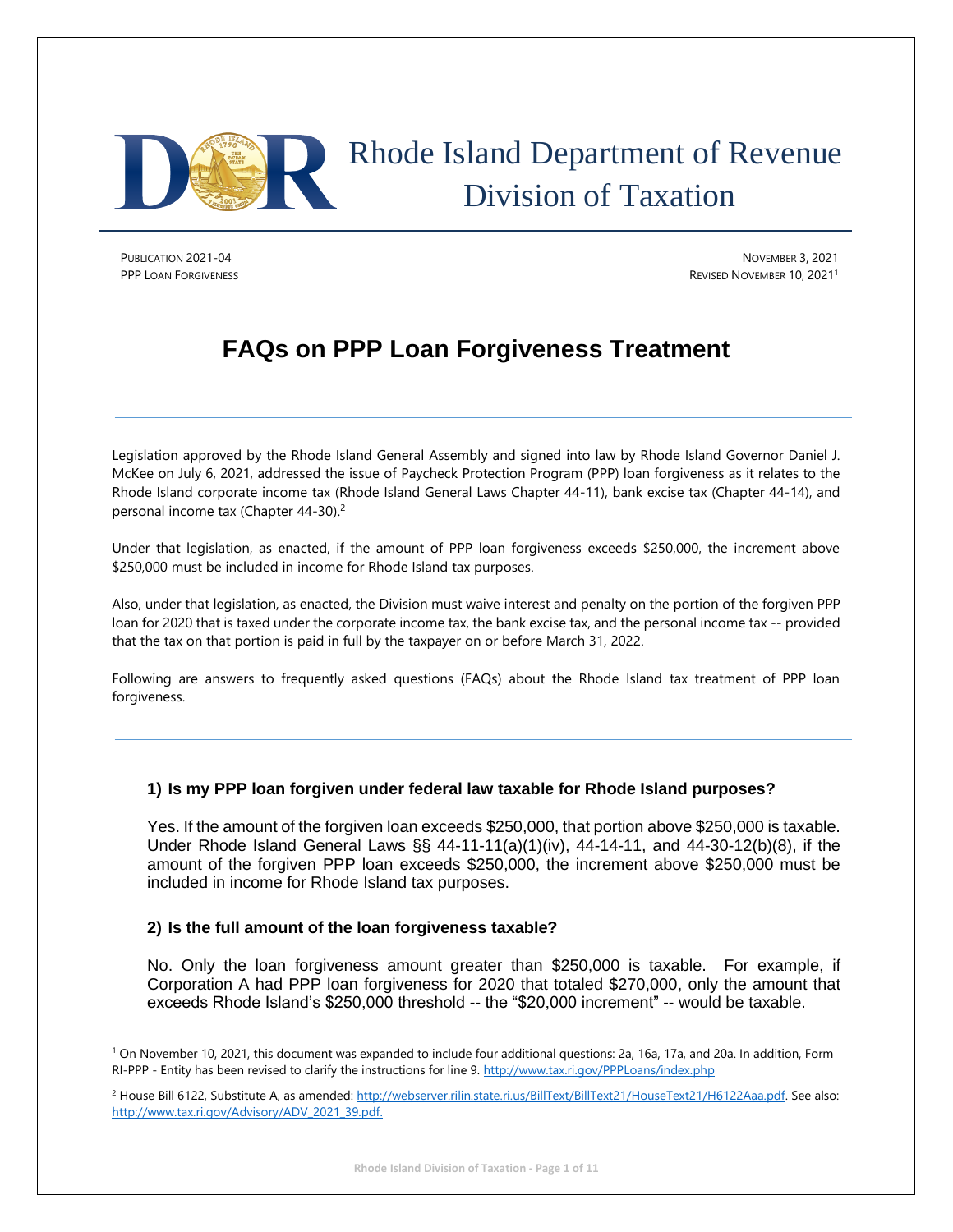# **2a) Is the PPP loan forgiveness taxable for Rhode Island purposes in the year the loan is forgiven in or the year the loan was issued? Does it matter if the taxpayer uses a cash or accrual basis of accounting?**

The income from PPP loan forgiveness would be recognized as taxable income in the year the loan was forgiven, which is the same treatment as any other cancellation of debt. For example, if a PPP loan issued in 2020 and was forgiven in 2021, the income from the PPP loan forgiveness would be recognized in 2021 and thus the tax would be due with the 2021 tax return. This is true regardless of whether the taxpayer uses a cash or an accrual basis of accounting*.* 

*(Question 2a was added on 11/10/21)*

#### **3) My Rhode Island tax return for 2020 was already filed. How do I report the income?**

Whether you have already filed your tax return for 2020 or not, the Division will mail Form RI-PPP - Entity (see screenshot below), along with a notice and instructions, to each entity whose PPP loan forgiveness for 2020 is greater than \$250,000. The form is also available on the Division's website. Previous guidance issued by the Division instructed taxpayers to not include the PPP loan forgiveness income in their 2020 tax return.

| State of Rhode Island Division of Taxation<br>2020 Form RI-PPP - Entity<br>Paycheck Protection Program Tax Return for an Entity |                                                                       |
|---------------------------------------------------------------------------------------------------------------------------------|-----------------------------------------------------------------------|
| Federal employer identification number                                                                                          | For the taxable year from                                             |
|                                                                                                                                 | MM/DD/2020<br>MM/DD/YYYY<br>through                                   |
| <b>Name</b>                                                                                                                     | E-mail address                                                        |
|                                                                                                                                 |                                                                       |
| <b>Address 1</b>                                                                                                                | <b>Address 2</b>                                                      |
|                                                                                                                                 |                                                                       |
| City, town or post office                                                                                                       | <b>State</b><br>ZIP code                                              |
|                                                                                                                                 |                                                                       |
| <b>LLC</b><br><b>LLP</b><br>LP                                                                                                  | Sole<br><b>SMLLC</b><br>Partnership<br>S-Corp<br>C-Corp<br>Proprietor |

#### **4) I included the income when I filed my original return on extension. What do I do now?**

You will need to contact the Division for guidance:

- For corporate income tax or bank excise tax, email: [Tax.Corporate@tax.ri.gov](mailto:Tax.Corporate@tax.ri.gov) or phone: (401) 574-8935.
- For personal income tax, email: [Tax.Assist@tax.ri.gov](mailto:Tax.Assist@tax.ri.gov) or phone: (401) 574-8829 and choose option #3.

The phones are typically staffed from 8:30 a.m. to 3:30 p.m. business days. The mailing address is:

Rhode Island Division of Taxation One Capitol Hill Providence, RI 02908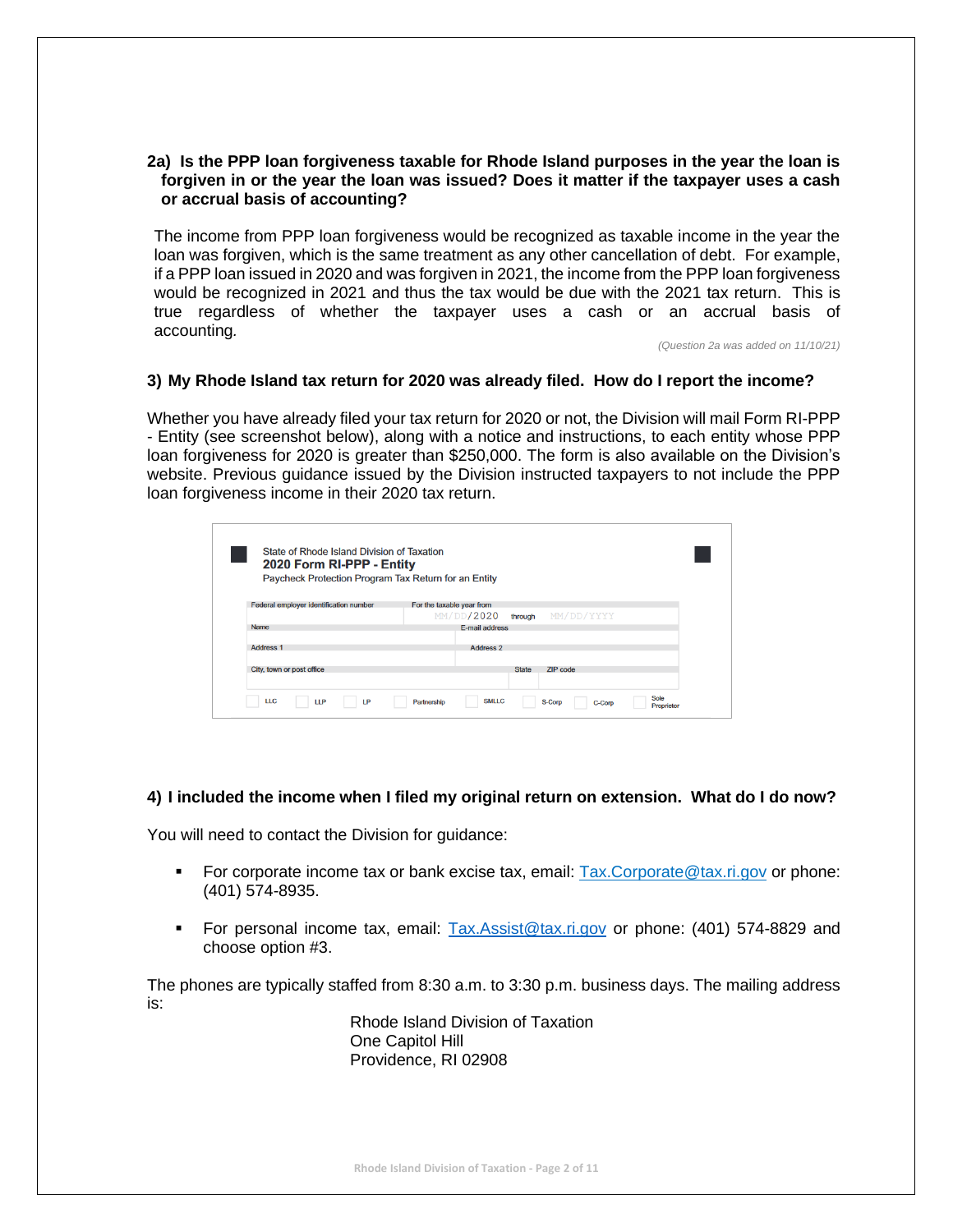#### **5) I plan to use Form RI-PPP - Entity to report PPP loan forgiveness for 2020. How does the Division know which taxpayers should be sent the form?**

The Division obtained the information from the U.S. Small Business Administration (SBA). PPP loans are backed by the SBA and the SBA has made information regarding loan recipients publicly available.

#### **6) I plan to use Form RI-PPP - Entity to report my PPP loan forgiveness amount for 2020, but what if I do not receive the form in the mail? Will the form be available online?**

Yes. The Division has created a webpage that includes forms, instructions, and other information about the Rhode Island tax treatment of PPP loan forgiveness amounts. (See screenshot below.) Please use the following link: [http://www.tax.ri.gov/PPPLoans/index.php.](http://www.tax.ri.gov/PPPLoans/index.php)

| A RI.gov                                                                             | R.I. Government Agencies   Privacy Policy   Search RI.gov.                                                                                                                                                                                                                                                                                                            |  |  |  |  |  |  |
|--------------------------------------------------------------------------------------|-----------------------------------------------------------------------------------------------------------------------------------------------------------------------------------------------------------------------------------------------------------------------------------------------------------------------------------------------------------------------|--|--|--|--|--|--|
| <b>State of Rhode Island</b><br><b>Division of Taxation</b><br>DEPARTMENT OF REVENUE |                                                                                                                                                                                                                                                                                                                                                                       |  |  |  |  |  |  |
|                                                                                      | Contact Us   Related Links   Search Taxation:                                                                                                                                                                                                                                                                                                                         |  |  |  |  |  |  |
| $\blacktriangleright$ Home                                                           | Home > Paycheck Protection Program Loan Forgiveness                                                                                                                                                                                                                                                                                                                   |  |  |  |  |  |  |
| <b>Administrative</b><br><b>Decisions</b>                                            | <b>Paycheck Protection Program Loan Forgiveness Information</b>                                                                                                                                                                                                                                                                                                       |  |  |  |  |  |  |
| Advisories                                                                           | Legislation approved by the Rhode Island General Assembly and signed into law by Rhode Island Governor Daniel J. McKee on July 6, 2021,<br>addressed the issue of PPP loan forgiveness as it relates to the Rhode Island corporate income tax (Rhode Island General Laws Chapter 44-11),<br>bank excise tax (Chapter 44-14), and personal income tax (Chapter 44-30). |  |  |  |  |  |  |
| <b>Combined Reporting</b><br>and related topics                                      | Under that legislation, as enacted, if the amount of PPP loan forgiveness exceeds \$250,000, the increment above \$250,000 must be included in<br>income for Rhode Island tax purposes.                                                                                                                                                                               |  |  |  |  |  |  |
| <b>Declaratory Rulings</b>                                                           | Also, under that legislation, as enacted, the Division must waive interest and penalty on the portion of the forgiven PPP loan for 2020 that is                                                                                                                                                                                                                       |  |  |  |  |  |  |
| <b>Electronic Funds</b><br><b>Transfer (EFT)</b>                                     | taxed under the corporate income tax, the bank excise tax, and the personal income tax - provided that the tax on that portion is paid in full<br>by the taxpayer on or before March 31, 2022.                                                                                                                                                                        |  |  |  |  |  |  |
| <b>Employer Tax</b><br>(UI Tax)                                                      | Forms to use for tax year 2020 to pay the tax owed on the loan                                                                                                                                                                                                                                                                                                        |  |  |  |  |  |  |
| $\blacktriangleright$ Forms                                                          | $\overline{R}$ Form RI-PPP Entity - use if the entity that received the PPP loan if the entity is paying the tax due                                                                                                                                                                                                                                                  |  |  |  |  |  |  |
| <b>Health Coverage</b>                                                               | Form RI-PPP Individual - use if the pass-through entity elects to have the memebers/shareholders pay the tax due                                                                                                                                                                                                                                                      |  |  |  |  |  |  |

#### **7) Will I be able to complete Form RI-PPP for 2020 using my tax-preparation software?**

No. It is unlikely that providers of tax-preparation software will support the form and the timetable does not allow for this retroactive change to be implemented. Another reason is that providers are focused now mainly on configuring their federal and state programs for the coming tax-filing season, covering the 2021 tax year (not the 2020 tax year). Also, the number of taxpayers subject to the tax on PPP loan forgiveness amounts is small when compared with the overall number of taxpayers. The Division strongly encourages you to use the form mailed to you. The form is also on the Division's website: [http://www.tax.ri.gov/PPPLoans/index.php.](http://www.tax.ri.gov/PPPLoans/index.php)

| Key dates involving PPP loan forgiveness for 2020 tax year |                                                                                                                                      |  |  |  |  |  |
|------------------------------------------------------------|--------------------------------------------------------------------------------------------------------------------------------------|--|--|--|--|--|
| November 1, 2021                                           | Division begins mailing Form RI-PPP - Entity and notice to certain<br>taxpayers.                                                     |  |  |  |  |  |
| December 15, 2021                                          | Due date for Form RI-PPP.                                                                                                            |  |  |  |  |  |
| January 31, 2022                                           | Reminder mailing for those who filed Form RI-PPP but did not pay.<br>Also, assessment mailing for those who have not filed and paid. |  |  |  |  |  |
| March 31, 2022                                             | Pay by this date to avoid penalty and interest.                                                                                      |  |  |  |  |  |
| April 2022                                                 | Notice of penalty and interest sent to those not paid in full.                                                                       |  |  |  |  |  |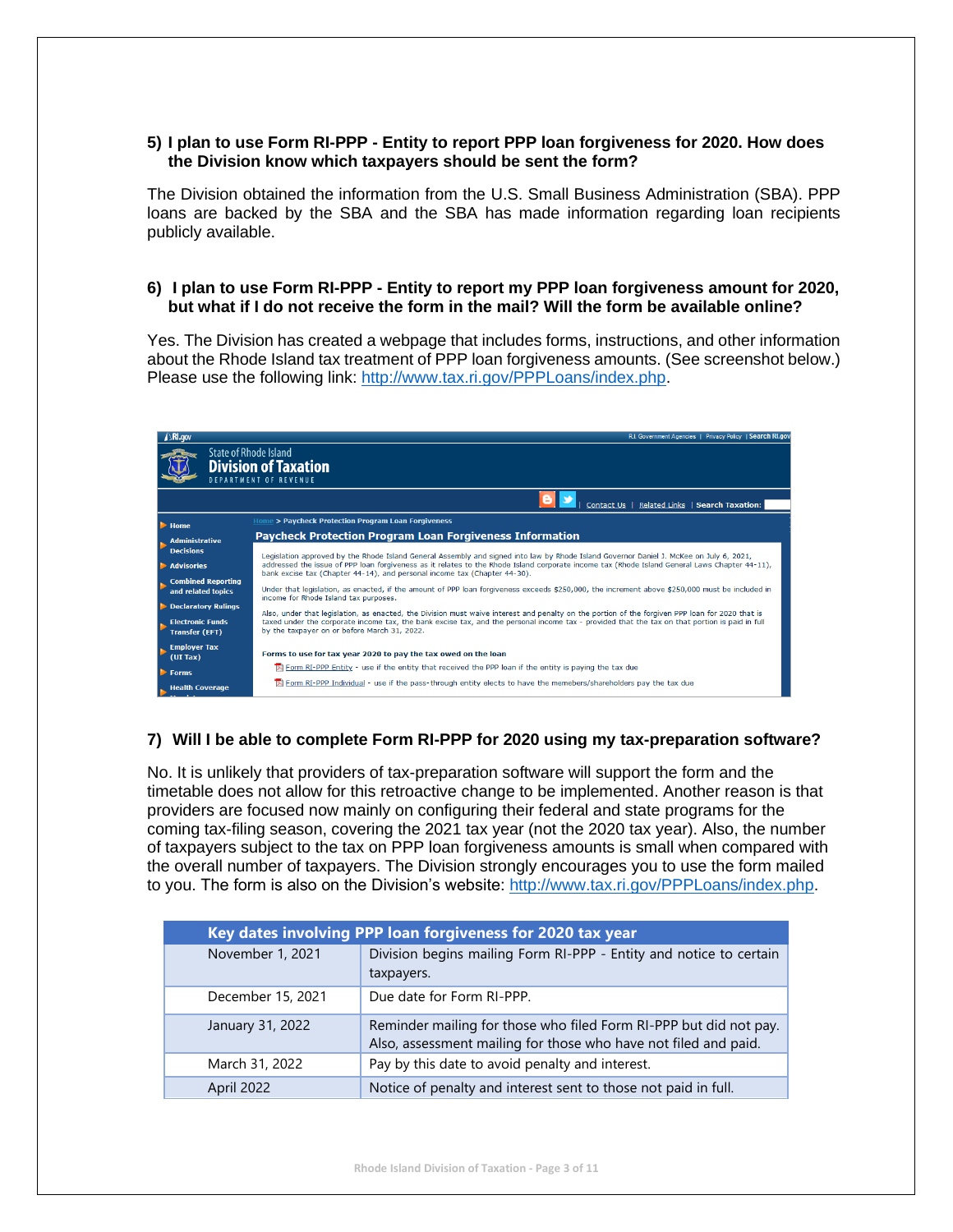#### **8) Can I e-file the form, or file the form via the Division's taxpayer portal?**

At this time, the form must be filed only in the way one would normally file a paper form: by using the United States Postal Service, certain private delivery services, or the drop box at the Division's office. If you plan to use the drop box, please first review the information about the mask mandate for office visits and the information about drop box use, via the following two links:

- [http://www.tax.ri.gov/Advisory/ADV\\_2021\\_33.pdf](http://www.tax.ri.gov/Advisory/ADV_2021_33.pdf)
- [http://www.tax.ri.gov/Advisory/ADV\\_2021\\_35.pdf#page=3](http://www.tax.ri.gov/Advisory/ADV_2021_35.pdf#page=3)

#### **9) When is the payment due for the tax on this income?**

The Division encourages you to submit payment with your completed Form RI-PPP on or before December 15, 2021. But there is no requirement to pay by December 15, 2021. In order to avoid interest and penalty, the tax must be paid in full on or before March 31, 2022.

#### **10) Is this income subject to interest and penalties?**

Provided that the tax is paid in full on or before March 31, 2022, you will not be subject to any interest or penalties related to that tax payment. Interest and penalties will apply, however, if payment is not received by the Division on or before March 31, 2022.

#### **11) I understand that the Division will mail me Form RI-PPP - Entity, which includes instructions, and the related notice on or about November 1, 2021. Can I pay before then?**

It is best to wait until you receive the form, which includes instructions, and the related notice. That way, you'll be able to make sure that you are correctly computing the tax due.

Also, sending in payment along with your completed Form RI-PPP - Entity will help to ensure that the payment is promptly and properly credited to your account. So, please wait until you receive your form in the mail in early November 2021. (The Division will be unable to process payments related to tax year PPP loan liabilities for the 2020 tax year without the form being filed.)



#### **12) If I file my completed Form RI-PPP on or before December 15, 2021, but do not pay the tax due, will the Division send me a notice or other reminder later on?**

Yes. If you do not pay the tax due when you file your completed Form RI-PPP, the Division will send you a notice in the mail on or about January 31, 2022, reminding you that your payment is due. Remember: Interest and penalty will be waived if the tax is paid on or before March 31, 2022.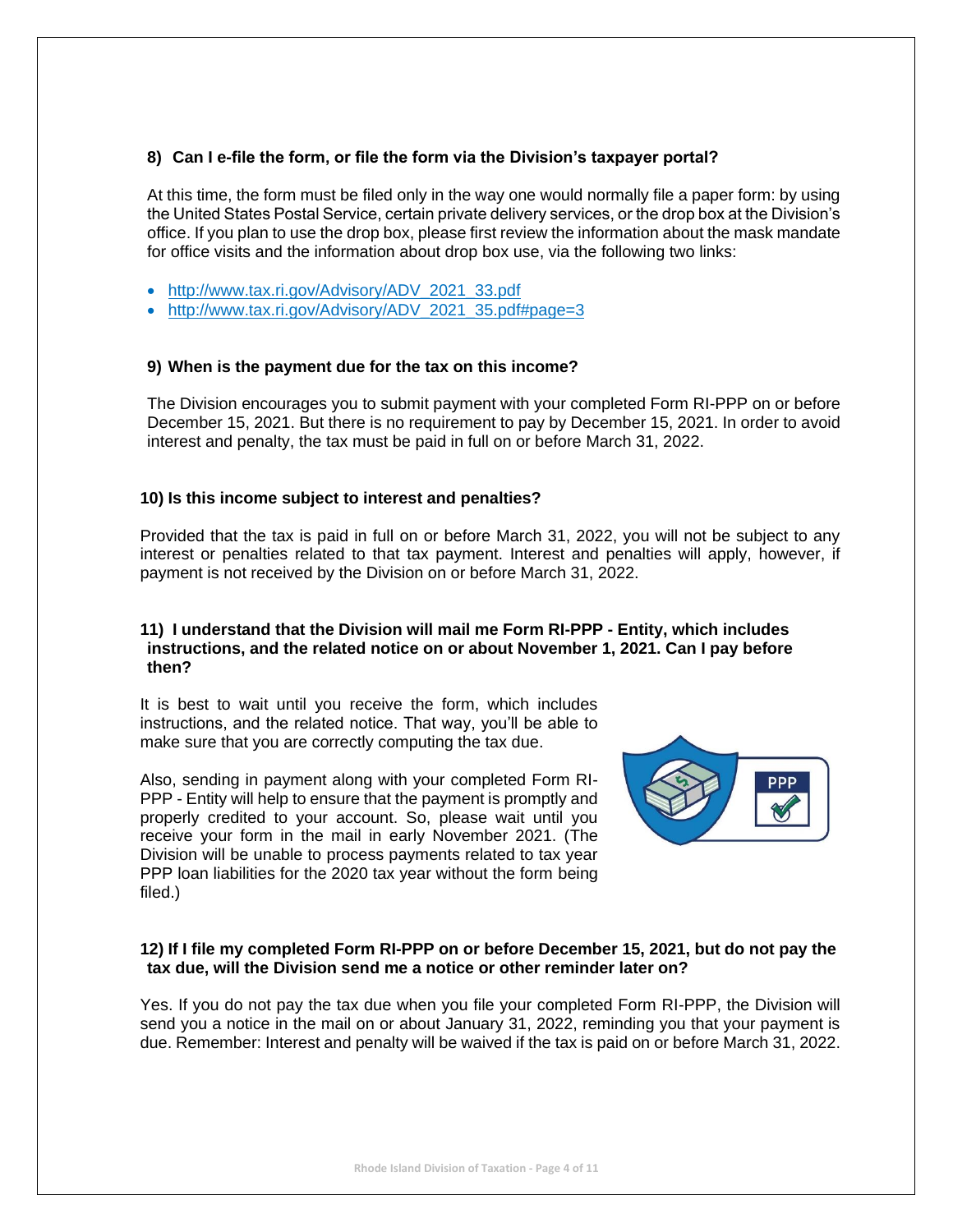## **13) If I do not file my completed Form RI-PPP on or before December 15, 2021, will the Division send me a reminder?**

If your PPP loan forgiveness amount for 2020 exceeded \$250,000 and you do not file a completed Form RI-PPP on or before December 15, 2021, the Division will determine the amount of your balance tax due based upon the best available information. The Division will then send you an assessment in the mail, on or about January 31, 2022. In response, please submit a completed Form RI-PPP. You may also enclose payment with your submission. Although payment is not required at that point, sending in payment along with your completed Form RI-PPP will help to ensure that the payment is promptly and properly credited to your account. Doing so also may give taxpayers and tax professionals time to clear their desks in time for the regular tax-filing season, which starts in January 2022.

#### **14) If a pass-through entity had PPP loan forgiveness for 2020, that pass-through entity can pay the Rhode Island tax at the entity level or have the entity's owners pay the tax. What are the reporting differences?**

If the pass-through entity chooses to pay the tax, the pass-through entity completes and files Form RI-PPP - Entity on or before December 15, 2021 and is encouraged to make the tax payment at that time.

However, if the pass-through entity chooses to have the owners pay the tax, the entity must complete and file Form RI-PPP - Entity and provide each of the entity's owners with a copy of the completed Form RI-PPP - Entity. Furthermore, each owner will then have to fill out his or her own Form RI-PPP - Individual (see screenshot below), file the completed Form RI-PPP - Individual with the Division, and pay his or her proportionate share of the tax due.

|                                                                     | State of Rhode Island Division of Taxation<br>2020 Form RI-PPP - Individual<br>Paycheck Protection Program Tax Return for an Individual |                             |                         |
|---------------------------------------------------------------------|-----------------------------------------------------------------------------------------------------------------------------------------|-----------------------------|-------------------------|
| Your social security number                                         | Spouse's social security number                                                                                                         |                             |                         |
| Your first name                                                     | Last name<br>MI                                                                                                                         | <b>Suffix</b>               |                         |
| Spouse's name                                                       | MI<br>Last name                                                                                                                         | <b>Suffix</b>               |                         |
| <b>Address</b>                                                      |                                                                                                                                         |                             |                         |
| City, town or post office                                           | <b>ZIP</b> code<br><b>State</b>                                                                                                         |                             |                         |
|                                                                     |                                                                                                                                         |                             |                         |
| <b>FILING</b><br>Single $\Rightarrow$<br><b>STATUS</b><br>Check one | Married filing $\Rightarrow$<br>Married filing $\Rightarrow$<br>jointly<br>separately                                                   | <b>Head of</b><br>household | Qualifying<br>widow(er) |

# **15) Will the pass-through entity be able to claim PPP loan forgiveness tax payment on the PTE return?**

The Division is anticipating updating the RI-PTE form and instructions for 2021 tax year to include the ability to claim PPP loan forgiveness tax payment and report the income. Please check the 2021 RI-PTE instructions for more details. However, the ability to claim the payment is only available if the pass-through entity election is made for the 2021 tax year in its entirety.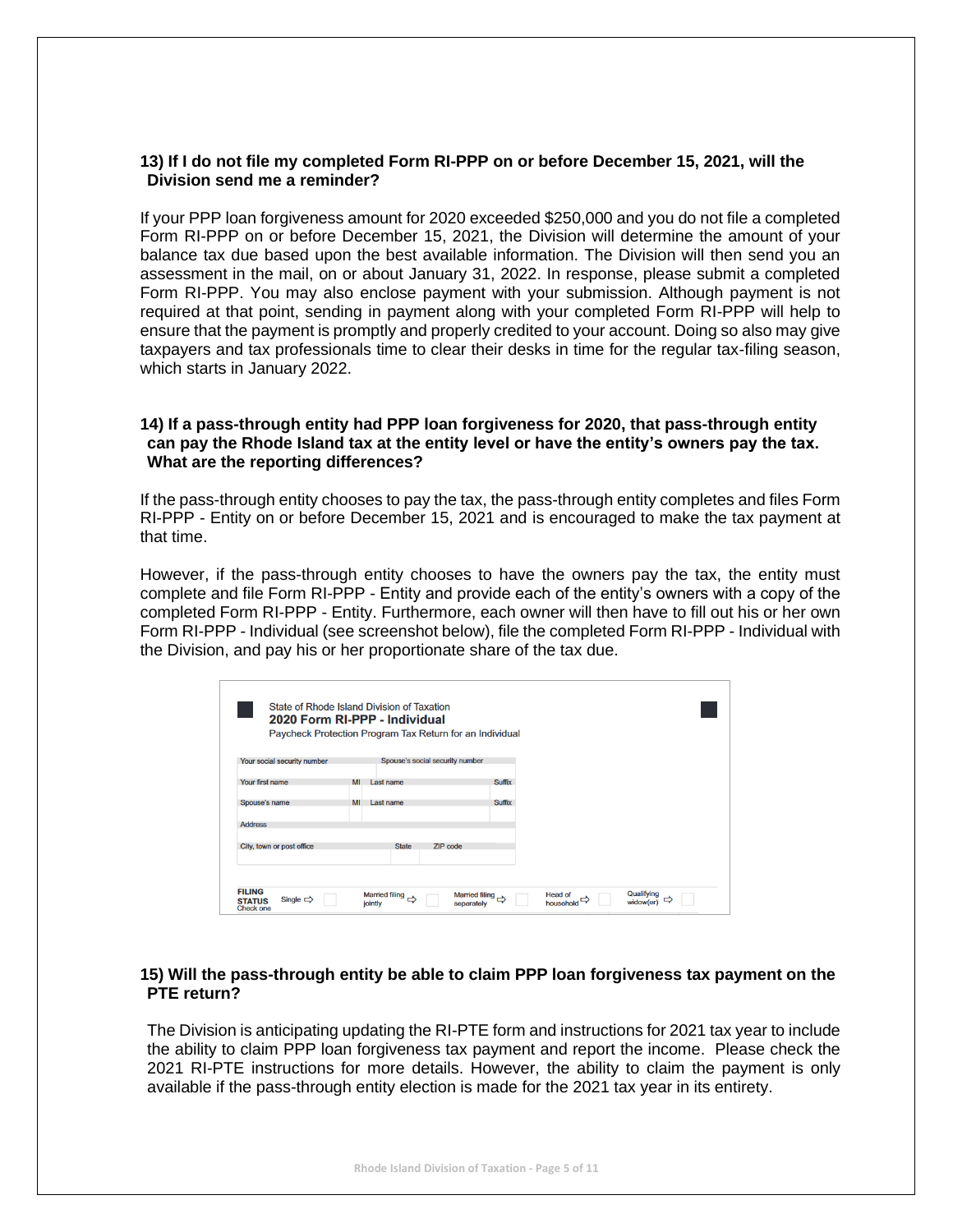# **16) If the entity claims PPP loan forgiveness tax payment on the PTE return, will the resulting credit apply to 2020 PTE returns or 2021 PTE returns?**

The credit would apply to 2021 tax returns regardless of the taxpayer's method of accounting. This is because the liability did not exist at the end of tax year 2020 and it only became fixed and determinable once the legislation was signed by Governor McKee on July 6, 2021.

#### **16a) If the entity is a pass-through entity, how will it report the income and tax paid from its original tax filing on the RI-PPP – Entity form?**

The answer depends on whether a PTE election was made for the 2020 tax year:

- **.** If the entity elected the PTE filing originally, it would report the income from its original tax filing (RI-1120S or RI-1065, line 4) on line 4 of the RI-PPP – Entity form and the tax reported on the 2020 RI-PTE line 5 on the RI-PPP - Entity form line 9.
- **.** If the entity election was not made for 2020, then the amount reported on the RI-PPP Entity form line 4 and line 9 would be zero and it would pay the full amount of tax due on the taxable portion of the PPP loan forgiveness. The minimum tax paid on any passthrough entity tax return (RI-1120S or RI-1065) would not be included in any tax due paid on the RI-PPP – Entity form.
- **.** If electing to file the RI-PPP Individual form, then the entity payments would not impact the calculation as the entity would use the RI-PPP - Entity Schedule A line 3 to populate Schedule C in order to calculate the individual's tax due.

*(Question 16a was added on 11/10/21)* 

#### **17) Is there any other method of reporting our taxable PPP loan forgiveness amount?**

If the entity does not elect to pay the tax for the owners, the only method for reporting the taxable PPP loan forgiveness amount is as follows: The entity must complete and file Form RI-PPP - Entity and provide each of the entity's owners with a copy of the completed Form RI-PPP - Entity. Furthermore, each owner will then have to fill out his or her own Form RI-PPP - Individual, file the completed Form RI-PPP - Individual with the Division, and pay his or her proportionate share of the tax due.

#### **17a) What if one of the members is not an individual and could not be included in the RI-PTE filing for 2020, where would we get the amount for Line 4 of the RI-PPP – Entity form?**

In this scenario, multiple RI-PPP – Entity forms would need to be filed:

The entity which filed the RI-PTE would enter the amount from the 2020 RI-PTE form line 3. The reason for this is that the Form RI-1120S and Form RI-1065 line 4 amount would include the Rhode Island adjusted taxable income for all entities. Since the pass-through entity tax is only available to individuals, the PTE amount would account for the non-PTE entities only.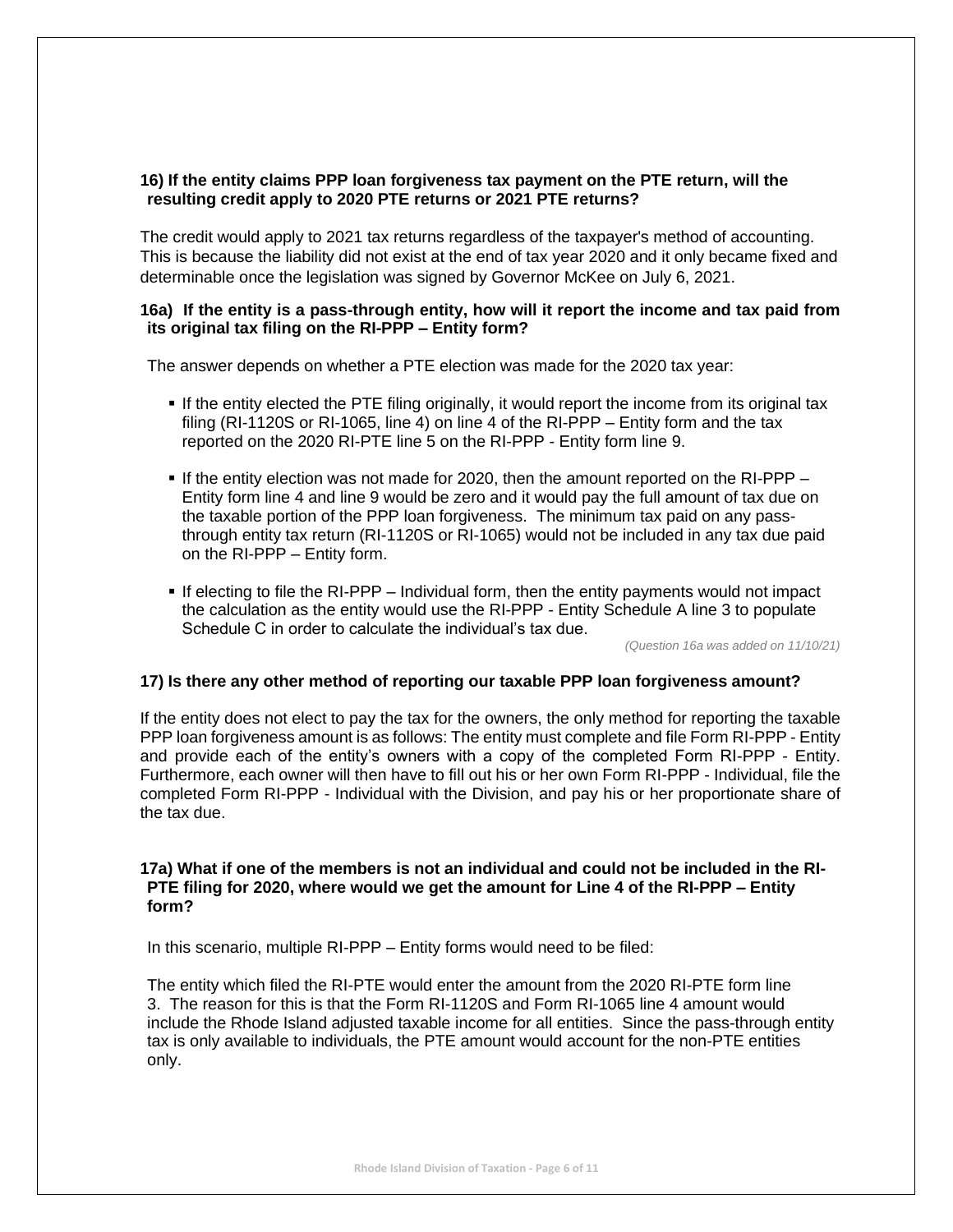The entity's members that were not eligible to be included in the RI-PTE filing, will need to file their own RI-PPP – Entity form listing the Rhode Island adjusted taxable income from their particular tax return.

*(Question 17a was added on 11/10/21)*

#### **18) I received multiple PPP loans that were forgiven. Is each forgiven loan over \$250,000 taxable?**

Yes. If a taxpayer had two or more PPP loans, and there was forgiveness of more than \$250,000 for each loan for 2020, the increment that exceeded \$250,000 for each loan must be included in income and is taxable. Please see the third example in the Division's "Summary of Legislative Changes" via the following link: [https://go.usa.gov/xeY6k.](https://go.usa.gov/xeY6k)

If a taxpayer had multiple PPP loans, the threshold calculation is made on each loan. Tax is due on the amount of loan forgiveness above \$250,000 for each loan.

On the other hand, if a taxpayer had multiple PPP loans, and there was forgiveness of less than \$250,000 for each loan for 2020, none of it is treated as income for Rhode Island tax purposes. (Remember: The \$250,000 threshold test applies to each loan, not to the aggregate amount of multiple loans.)

#### **19) I have locations/businesses in multiple states. Will my entire loan amount be taxable in Rhode Island?**

The RI-PPP - Entity form will have a line item to apply the apportionment percentage per the original return. This will allow for the allocation of the PPP loan, and other income for businesses located in multiple states, based on the income allocation as filed on the original return.

#### **20) I am a Massachusetts entity that received a PPP loan from the SBA, but I do not have nexus in Rhode Island. Some of the entity's shareholders are Rhode Island residents. How should the Rhode Island resident shareholders report their portion of the PPP loan received by the Massachusetts entity?**

The PPP loan forgiveness income is added to the federal taxable income for the entity and then apportioned to Rhode Island. As this Massachusetts entity has no nexus with Rhode Island, there would be a 0% apportionment and the Rhode Island resident would have no PPP loan forgiveness income to apportion. If the apportionment factor was not 0%, any individual -- whether a Rhode Island resident or nonresident -- would have to file to include that income, or the entity would have to file the return on the shareholder's behalf.

#### **20a) If my entity does business in multiple states but chose the RI-PPP – Individual option, how would my entity complete the apportionment to Rhode Island?**

The individuals would take the amount attributed to them on Schedule C of the RI-PPP – Entity form and apply the entity apportionment amount from RI-PPP – Entity form, Schedule A, line 6, before entering the amount on the RI-PPP – Individual form line 2.

*(Question 20a was added on 11/10/21)*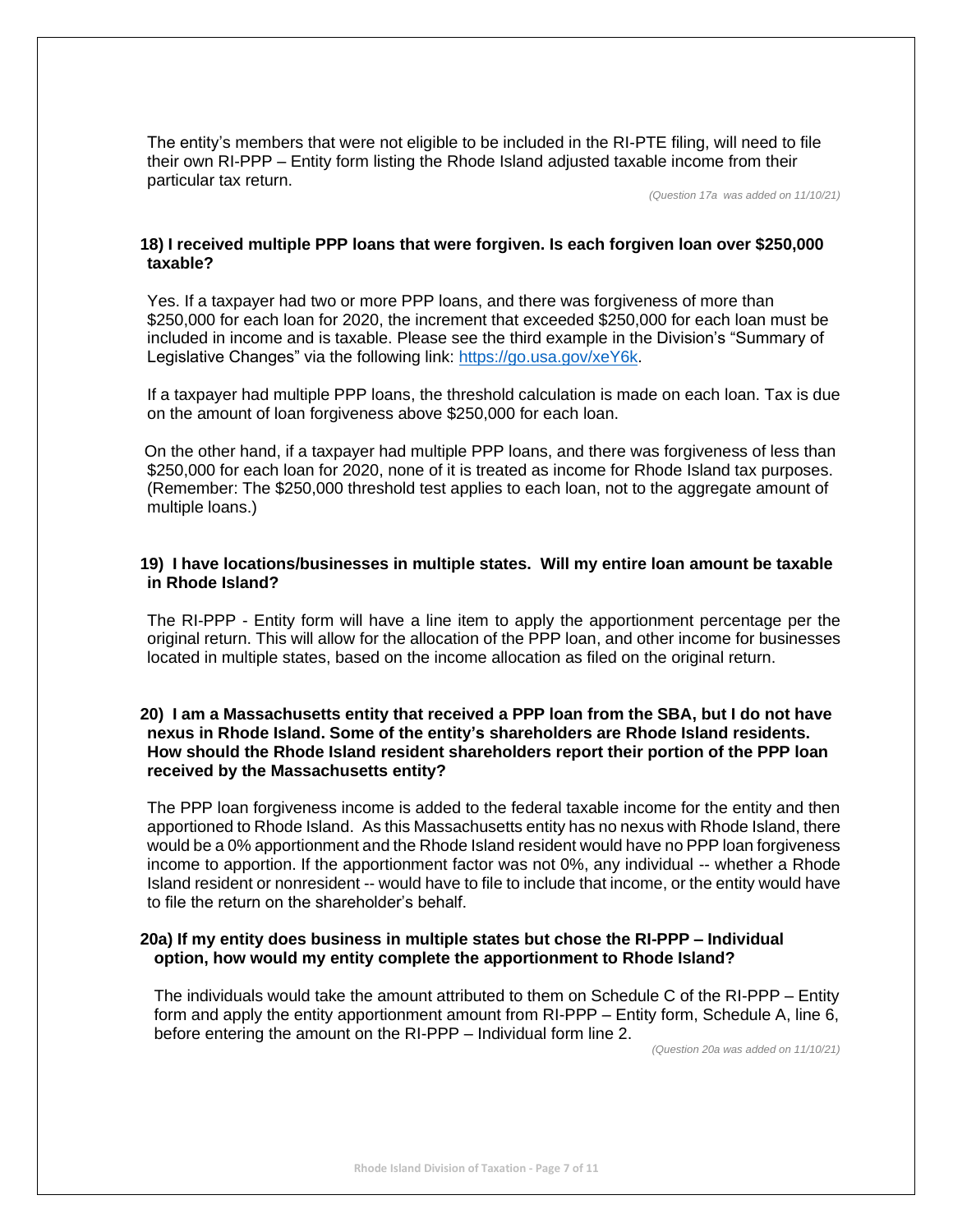# **21) PPP loan funds were intended to be used for payroll costs and keeping people employed. Our company had people employed in multiple states. Would we use the payroll costs to apportion the taxable amount of PPP loans to Rhode Island?**

Because the PPP loan forgiveness amount that exceeds \$250,000 must be included in Rhode Island taxable income, the apportionment factor on the Rhode Island tax return would be used to apportion the income for a multi-state entity to Rhode Island. Thus, you would not use the payroll factors exclusively. If the entity including the PPP loan forgiveness is a C corporation, it would use the single-sales factor apportionment method. If the entity including the PPP loan forgiveness is a pass-through entity, it would use the three-factor apportionment method. (Three-factor apportionment applies to all taxpayers other than C corporations.)

# **22) My original tax return had negative taxable income or negative adjusted taxable income. With the inclusion of this additional income (from PPP loan forgiveness), I now have a balance due to Rhode Island. Can I use my net operating loss carryforward, or loss in basis of assets, to offset any of this additional income?**

No additional net operating loss (NOL) would be allowable against the PPP loan forgiveness. Pursuant to Rhode Island General Laws § 44-11-11(b), a NOL deduction for Rhode Island shall



be the same as the federal, "except that: (1) [a]ny net operating loss included in determining the deduction shall be adjusted to reflect the inclusions and exclusions from entire net income required under [§ 44-11-11] and § 44-11-11.1…."

Thus, any NOL must be adjusted to include the taxable portion of the forgiven PPP loan, subject to the limitations set forth in § 44- 11-11(b). Such limitation includes that any deduction "shall not exceed the deduction for the taxable year allowable under 26

U.S.C. § 172; provided, that the deduction for a taxable year may not be carried back to any other taxable year for Rhode Island purposes but shall only be allowable on a carry forward basis for the five (5) succeeding taxable years," according to Rhode Island General Laws 44-11-11(b)(3).

Given that the additional income from PPP loan forgiveness is not claimed on the federal return, Rhode Island statute would not allow for an increase in NOL deduction greater than the amount taken on the federal return.

#### **23) Are we allowed to track basis in assets or passive losses separately from federal since Rhode Island will have additional income to report allowing additional losses that were previously suspended for federal purposes due to the basis limitations?**

No. Pursuant to Rhode Island General Laws § 44-11-11, "net income" is defined as "taxable income of the taxpayer for that taxable year under the laws of the United States, plus…[,]" in part, any forgiven PPP loan amount that exceeds \$250,000.

As such, Rhode Island starts with the federal taxable income with applicable additions (here, the PPP forgiven loan in excess of \$250,000), and the only subtractions allowed are under § 44-11- 11(a)(v) (interest on U.S. obligations and other exempt interest) and (vi) (federal net operating loss deduction). Thus, there is no allowance for reporting of additional passive losses or loss bases in assets. As these are tracked on the federal level, they would continue to be used in accordance with federal law.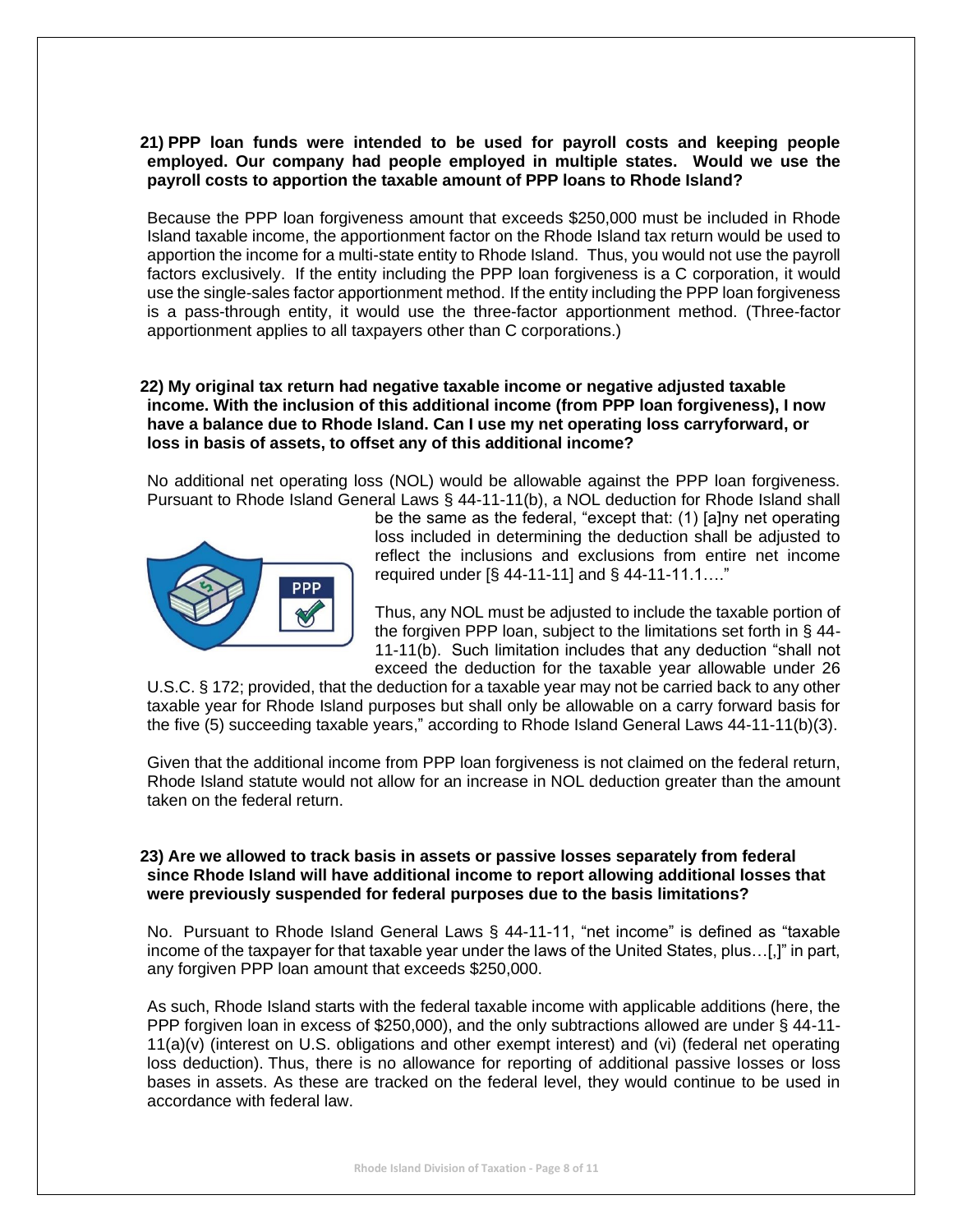# **24) If I am not an active participant in this business and this additional income (from PPP loan forgiveness) would have been considered passive income on the federal return had it been taxable, would I be able to offset the PPP loan forgiveness income with prior passive losses?**

As the Rhode Island statute is written, the possible federal treatment is not considered in the taxability of this income. Thus, any passive losses tracked under federal statute would not be available to offset this additional income.

- For C corporations, the amount of PPP loan forgiveness above \$250,000 is included in the Rhode Island definition of "net income" as an addition to federal taxable income for the taxable year.
- For the personal income tax, the amount of PPP loan forgiveness above \$250,000 is a modification increasing federal taxable income for Rhode Island purposes.
- For the bank excise tax, the amount of PPP loan forgiveness above \$250,000 is includable in the definition of "gross income."

#### **25) Will individual taxpayers be able to claim items such as carry-forward tax credits and losses disallowed due to basis limitations against the tax due?**

Rhode Island credits would be allowable. However, any items tracked in accordance with federal law would not be allowed -- because Rhode Island law starts with federal taxable income/federal adjusted gross income and does not allow for the separate accounting. There is a line on Form RI-PPP -- the version for the entity and the version for the individual -- on which the additional Rhode Island credit can be claimed. (See screenshot below.) Note: If you claim any applicable credit, you must include an updated credit schedule with your filing.

| <b>Schedule A: Calculation of Tax</b>                                                                    |                         |        |   |
|----------------------------------------------------------------------------------------------------------|-------------------------|--------|---|
|                                                                                                          |                         |        |   |
|                                                                                                          | $\overline{\mathbf{2}}$ | 250000 | ന |
| Net Paycheck Protection Program Loan forgiveness amount. Subtract line 2 from line 1                     |                         |        |   |
|                                                                                                          |                         |        |   |
|                                                                                                          | 5                       |        |   |
|                                                                                                          |                         |        |   |
|                                                                                                          |                         |        |   |
|                                                                                                          |                         |        |   |
|                                                                                                          | 9                       |        |   |
| Additional Rhode Island Credits from RI Schedule B-CR. Do not include any amount used on original return | 10                      |        |   |
|                                                                                                          |                         |        |   |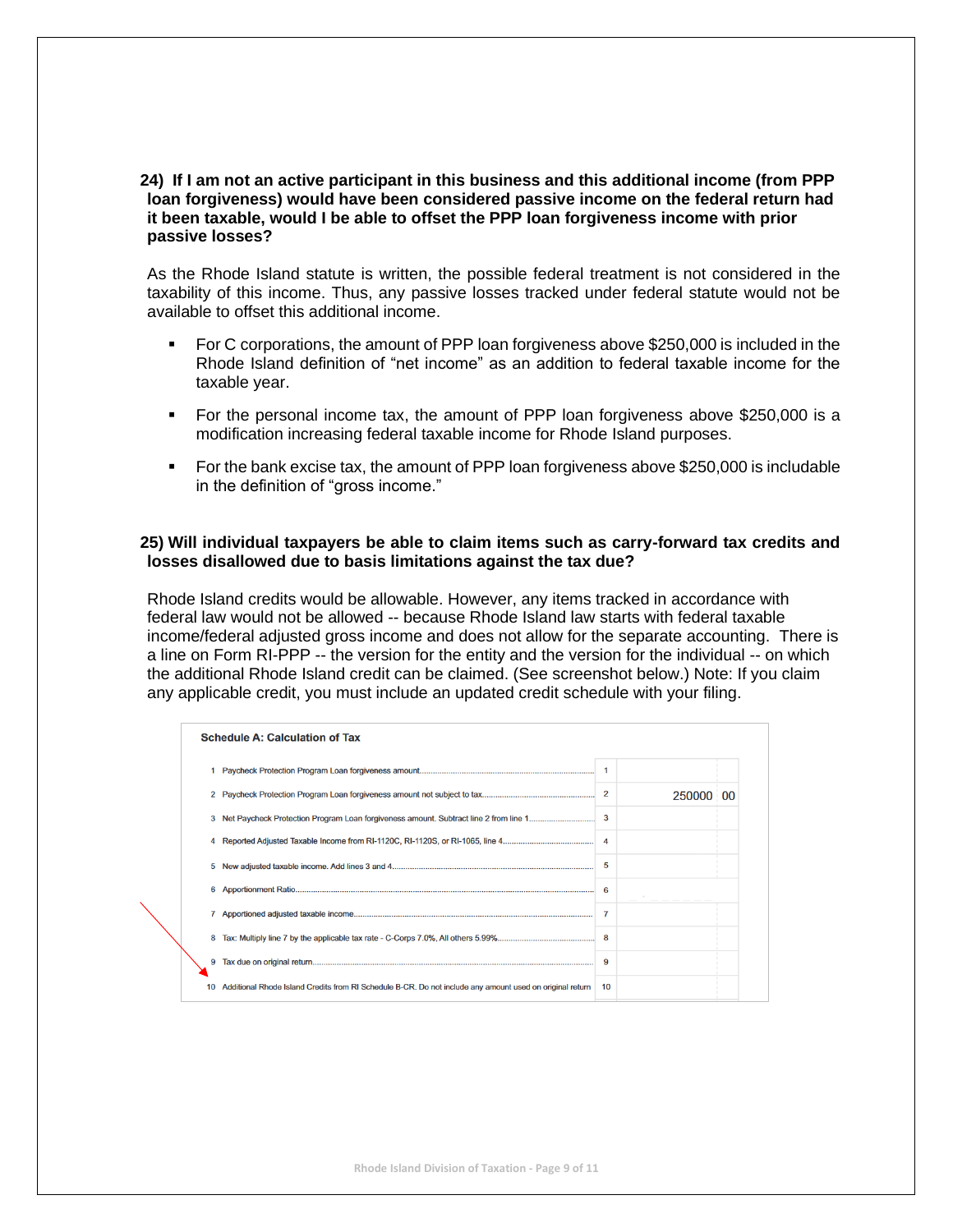#### **26) My subtraction modification related to bonus depreciation resulted in a negative Rhode Island taxable income for 2020. Will I be able to offset my PPP loan forgiveness income above \$250,000 with this excess bonus deprecation?**

Yes. The excess bonus depreciation, along with any other subtraction modifications, would be allowed to offset the PPP loan forgiveness income.

# The following questions relate only to returns for the 2021 tax year.

#### **27) I had a PPP loan forgiven in 2021. Will I use Form RI-PPP for 2021?**

No. Form RI-PPP will not be used for tax year 2021 returns. Although the Division is still reviewing and revising its forms and instructions for the coming filing season, the Division plans to provide for reporting 2021 PPP loan forgiveness taxable income as part of the corporation's 2021 return.

Exactly where on the 2021 return the incremental amount will be reported depends on the form filed by the entity.<sup>3</sup> It is likely that, on returns for the 2021 tax year:

- For a C corporation, the taxable increment would be reported on Form RI-1120C, Schedule C ("Additions to Federal Taxable Income").
- **For a subchapter S corporation, the taxable increment would be reported on Form RI-**1120S, Schedule C ("Additions to Federal Taxable Income").
- For a partnership, the taxable increment would be reported on Form RI-1065, Schedule C ("Additions to Federal Taxable Income").
- If a limited liability company (LLC) is treated as a corporation for federal tax purposes, it must file Form RI-1120C and would report the taxable increment on Schedule C of Form RI-1120C.
- **EXECC** is treated as a subchapter S corporation for federal tax purposes, it must file Form RI-1120S and would report the taxable increment on Schedule C of Form RI-1120S.
- All LLCs other than those listed above must file Form RI-1065 and would report the taxable increment on Form RI-1065, Schedule C ("Additions to Federal Taxable Income").

However, as noted above, final decisions have not been made on all of the forms and instructions for the 2021 tax year, which are still under review.

 $3$  The instructions for the applicable form will provide additional information.